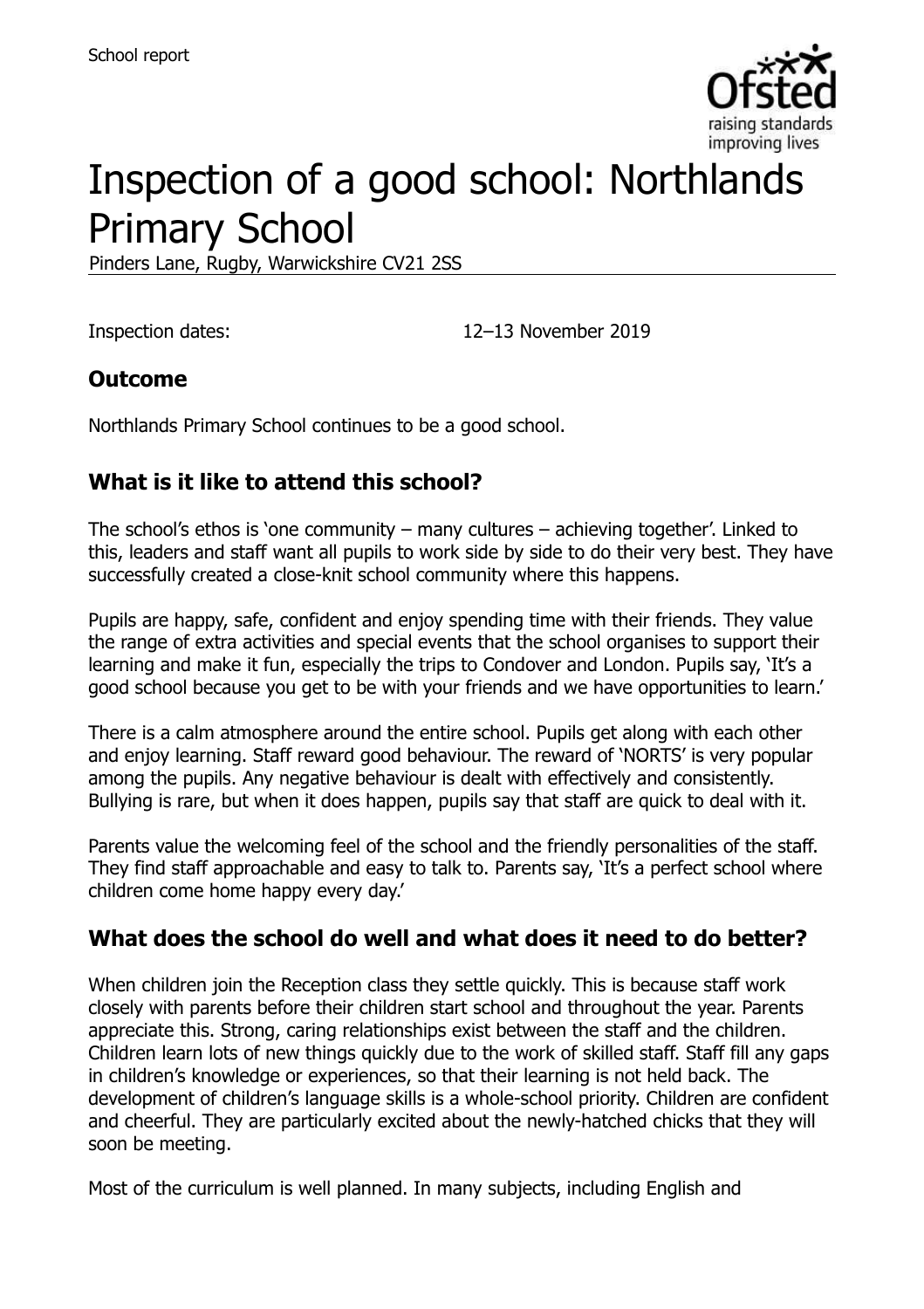

mathematics, teachers are clear about what pupils need to learn and when they need to learn it. This helps teachers to plan lessons that build on what pupils have learned before. In these subjects, pupils remember what they have been taught and understand it. They use this knowledge to help them learn new things. Pupils' knowledge and skills build well over time. Pupils who are disadvantaged do very well.

In some subjects, such as design and technology and music, the order of learning is not so well planned. Lessons do not always build on what pupils have learned before. As a result, teachers have to go back and fill gaps in pupils' knowledge and skills. This slows learning down. Therefore, pupils are not achieving as well as they could in these areas.

Most of the time, teachers provide work that makes learning purposeful and interesting. Pupils with special educational needs and/or disabilities (SEND) are fully included in all aspects of school life. Staff are well trained to identify and support the needs of pupils with SEND. They provide extra support when required. Staff ensure that work is well matched to the ability of all pupils, including the most able.

Staff manage behaviour well across the school. In most lessons, teaching is not interrupted, so pupils can learn. Behaviour outside of the classroom is also very positive due to effective systems that leaders have put in place.

Reading is at the heart of the curriculum. From the very start of Reception, staff teach phonics well. This continues throughout Years 1 and 2. This is a result of effective wholeschool training. Pupils across the school are developing a love of reading and they enjoy sharing books.

Pastoral care is one of the school's strengths. Staff know pupils well and they take great care of them. They provide extra support in many ways. Especially, for pupils who are anxious or lack confidence. Pupils trust staff to help them with any problems they face.

Pupils can take on extra responsibilities in school, such as learning to learn ambassadors. Staff are committed to raising pupils' aspirations. For example, pupils attend sporting and musical events, such as 'young voices'.

The school is well led. Short-term changes to the leadership team have provided staff with opportunities to take on new responsibilities. Leaders new to their role are doing an excellent job. Leaders value their staff, and staff respect their leaders. Staff say that they feel 'trusted' to get on with their job. They appreciate this immensely.

Governors are supporting the school to provide the best possible education for its pupils. They take their role seriously. They make thorough checks on English and mathematics. However, they are less confident when checking the quality of education in other subjects.

# **Safeguarding**

The arrangements for safeguarding are effective.

All staff are aware that keeping pupils safe is the responsibility of everyone. It is their top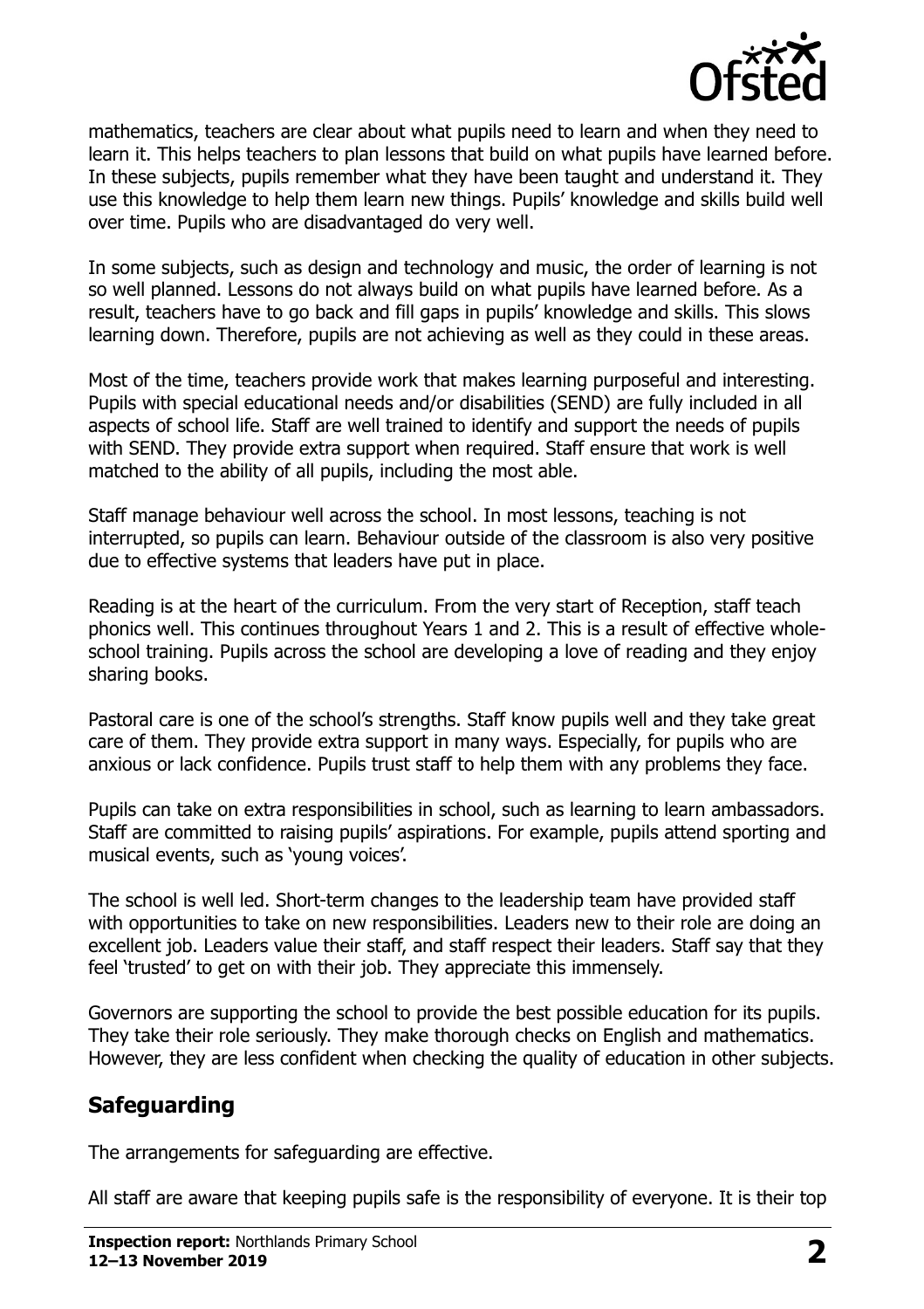

priority. Leaders check staff's suitability to work with children before they start to work at the school. Leaders have trained staff well and they provide regular safeguarding updates. As a result, staff know how to spot signs that may potentially worry them about a pupil's welfare. Staff record and pass on any concerns they have to leaders. Leaders deal with these concerns appropriately. Therefore, pupils get the support they need. All safeguarding procedures are clear and well understood.

# **What does the school need to do to improve?**

# **(Information for the school and appropriate authority)**

- The school's curriculum is designed, planned and ordered effectively in many subjects. However, it is not yet sufficiently planned and sequenced in some of the foundation subjects, such as design and technology and music. Consequently, pupils do not do as well as they could. Leaders are already acting to address this. These subjects need to be planned and ordered to develop pupils' knowledge and skills over time.
- Governors carry out their range of duties with great diligence. This includes monitoring the quality of education within the school. They make thorough checks on English and mathematics. However, their ability to check on some of the foundation subjects is less effective. As a result, they do not have as clear a picture of these areas as they do in English and mathematics. Governors should further develop their understanding of the whole curriculum. Consequently, they will be better equipped to hold school leaders to account for the quality of education in all curriculum areas.

#### **Background**

When we have judged a school to be good we will then normally go into the school about once every four years to confirm that the school remains good. This is called a section 8 inspection of a good school or non-exempt outstanding school. We do not give graded judgements on a section 8 inspection. However, if we find some evidence that the school could now be better than good or that standards may be declining, then the next inspection will be a section 5 inspection. Usually this is within one to two years of the date of the section 8 inspection. If we have serious concerns about safeguarding, behaviour or the quality of education, we will convert the section 8 inspection to a section 5 inspection immediately.

This is the first section 8 inspection since we judged Northlands Primary School to be good on 11–12 November 2015.

#### **How can I feed back my views?**

You can use [Ofsted Parent View](https://parentview.ofsted.gov.uk/) to give Ofsted your opinion on your child's school, or to find out what other parents and carers think. We use Ofsted Parent View information when deciding which schools to inspect, when to inspect them and as part of their inspection.

The Department for Education has further *guidance* on how to complain about a school.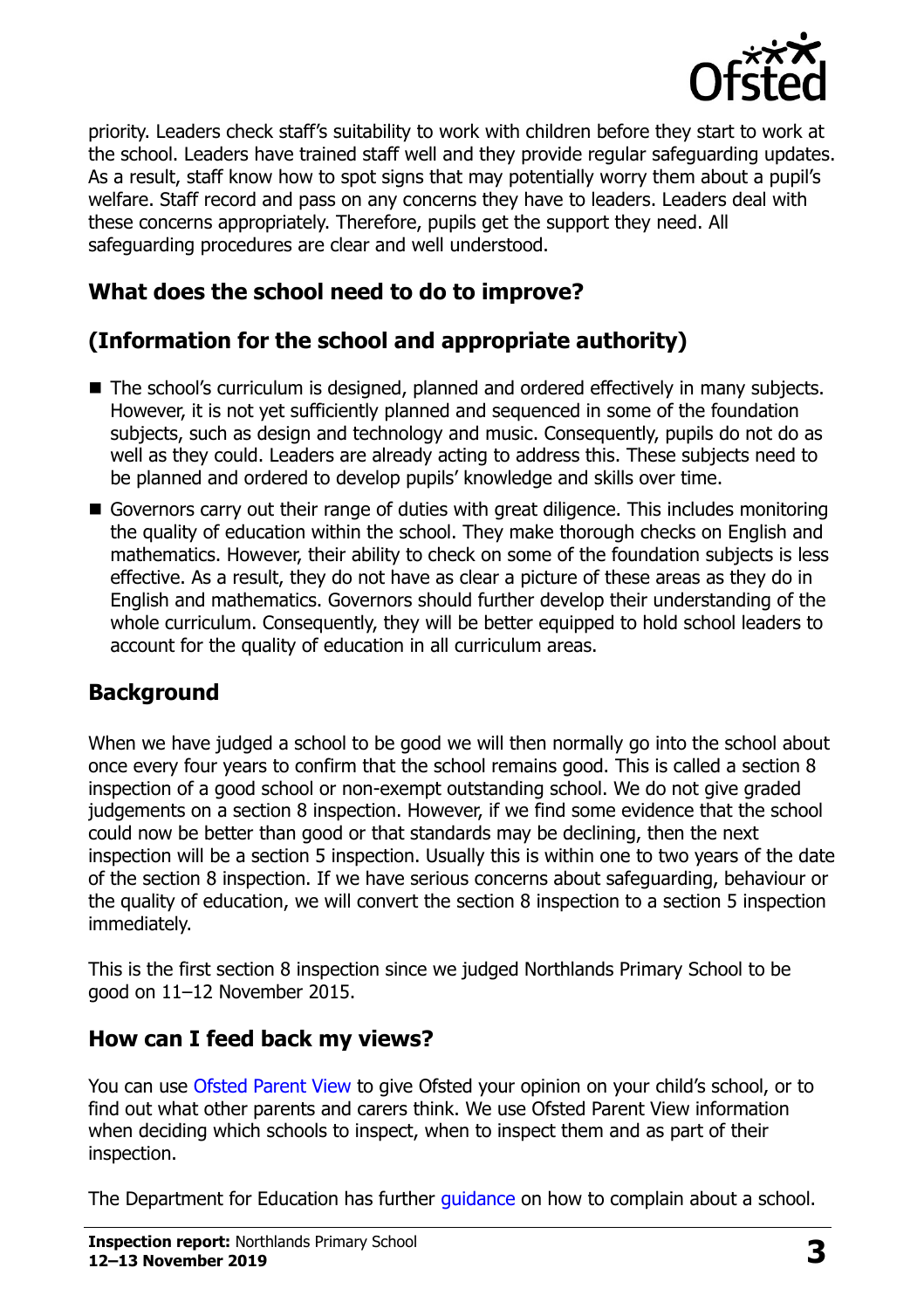

If you are not happy with the inspection or the report, you can [complain to Ofsted.](https://www.gov.uk/complain-ofsted-report)

### **Further information**

You can search for [published performance information](http://www.compare-school-performance.service.gov.uk/) about the school.

In the report, '[disadvantaged pupils](http://www.gov.uk/guidance/pupil-premium-information-for-schools-and-alternative-provision-settings)' refers to those pupils who attract government pupil premium funding: pupils claiming free school meals at any point in the last six years and pupils in care or who left care through adoption or another formal route.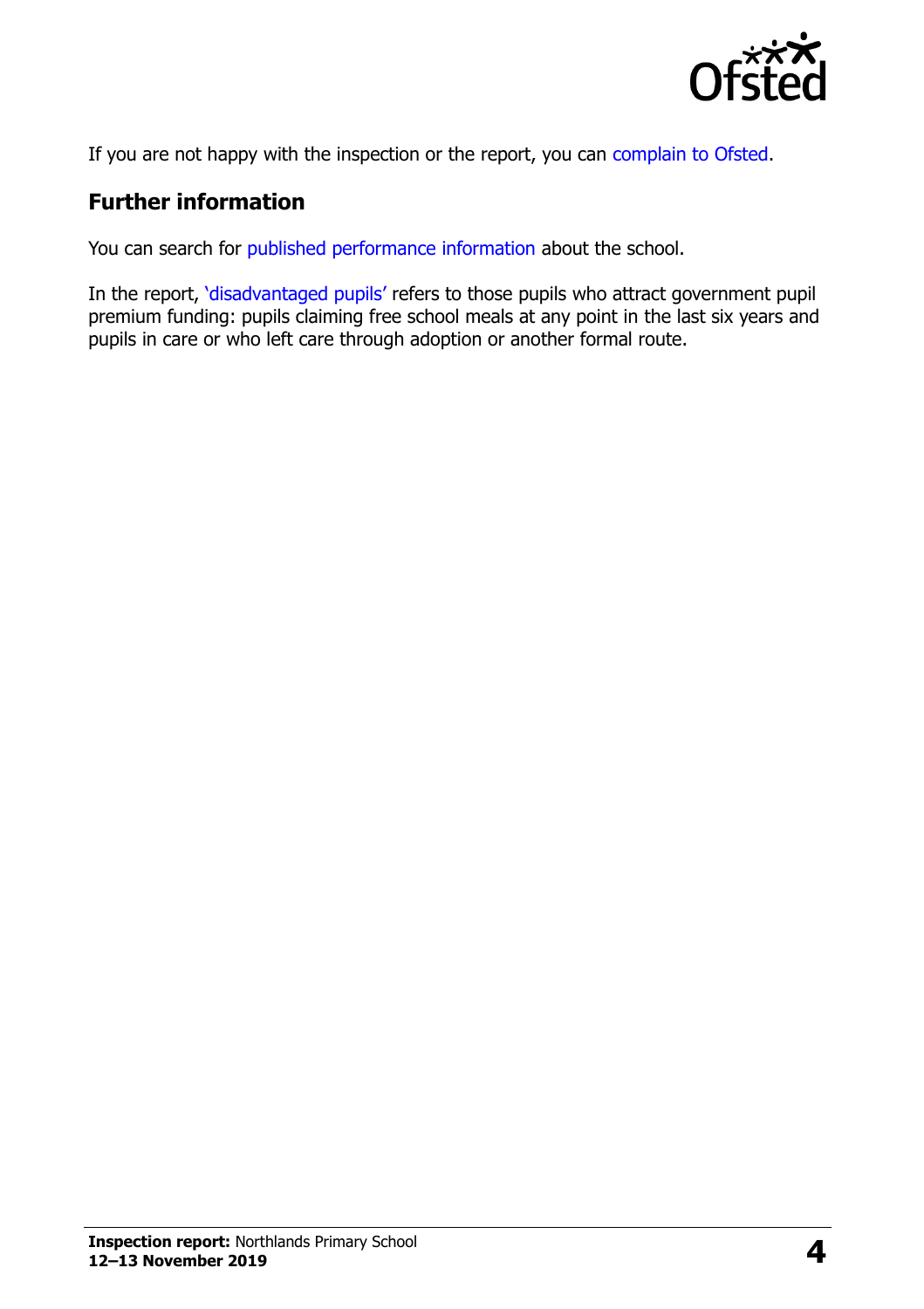

### **School details**

| Unique reference number             | 125576                       |
|-------------------------------------|------------------------------|
| <b>Local authority</b>              | Warwickshire                 |
| <b>Inspection number</b>            | 10111755                     |
| <b>Type of school</b>               | Primary                      |
| <b>School category</b>              | Community                    |
| Age range of pupils                 | 4 to 11                      |
| <b>Gender of pupils</b>             | Mixed                        |
| Number of pupils on the school roll | 244                          |
| <b>Appropriate authority</b>        | The governing body           |
| <b>Chair of governing body</b>      | Orlando Arnold               |
| <b>Headteacher</b>                  | Leah Adams                   |
| Website                             | www.northlands-school.org.uk |
| Date of previous inspection         | 11-12 November 2015          |

# **Information about this school**

■ The school has a breakfast club. This provision is managed by the school.

#### **Information about this inspection**

- The inspector held meetings with the headteacher and acting headteacher. He met with four members of the governing body, including the chair. The inspector held a telephone conversation with the chairperson of the Rugby Town Consortium.
- The inspector held meetings with the special educational needs coordinator (SENCo), designated safeguarding lead and the early years leader.
- As part of the inspection, the inspector completed deep dives in these subjects: reading, mathematics, and music. He met with groups of pupils, curriculum leaders and teachers to talk about the quality of education at the school.
- The inspector made visits to classrooms. Many of these visits were with curriculum leaders or the SENCo.
- The inspector listened to several groups of pupils read.
- The inspector spoke with pupils formally and informally about their learning and experiences at school. He looked at their work to see how well the curriculum is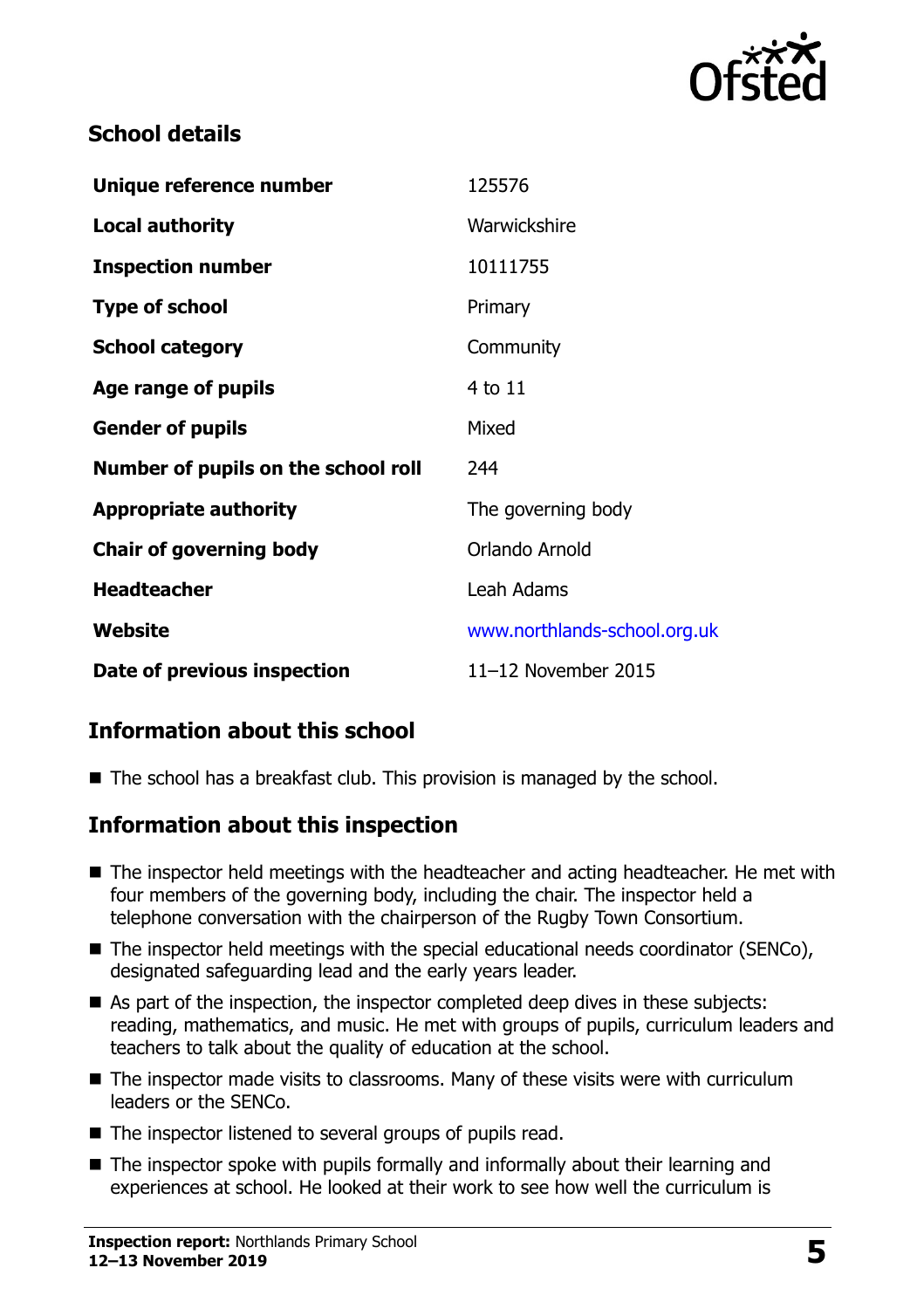

applied.

- Documents relating to safeguarding were checked, including the checks that leaders make on staff's suitability to work with children prior to employment. The inspector checked that safeguarding policies and procedures are implemented effectively across the school.
- The inspector talked to parents after school. He considered the 21 responses to Ofsted's online questionnaire, Parent View, and the 16 free-text responses received during the inspection.
- The inspector considered the 23 responses to Ofsted's staff survey.
- The inspector considered a range of documentation provided by the school. He looked at the school's self-evaluation, school development plan, school policies, curriculum documents, SEND records, published information about pupils' performance, behaviour records, attendance information and minutes of governing body meetings.
- The inspector looked at published information on the school's website.

#### **Inspection team**

Wayne Simner, lead inspector **Her Majesty's Inspector**